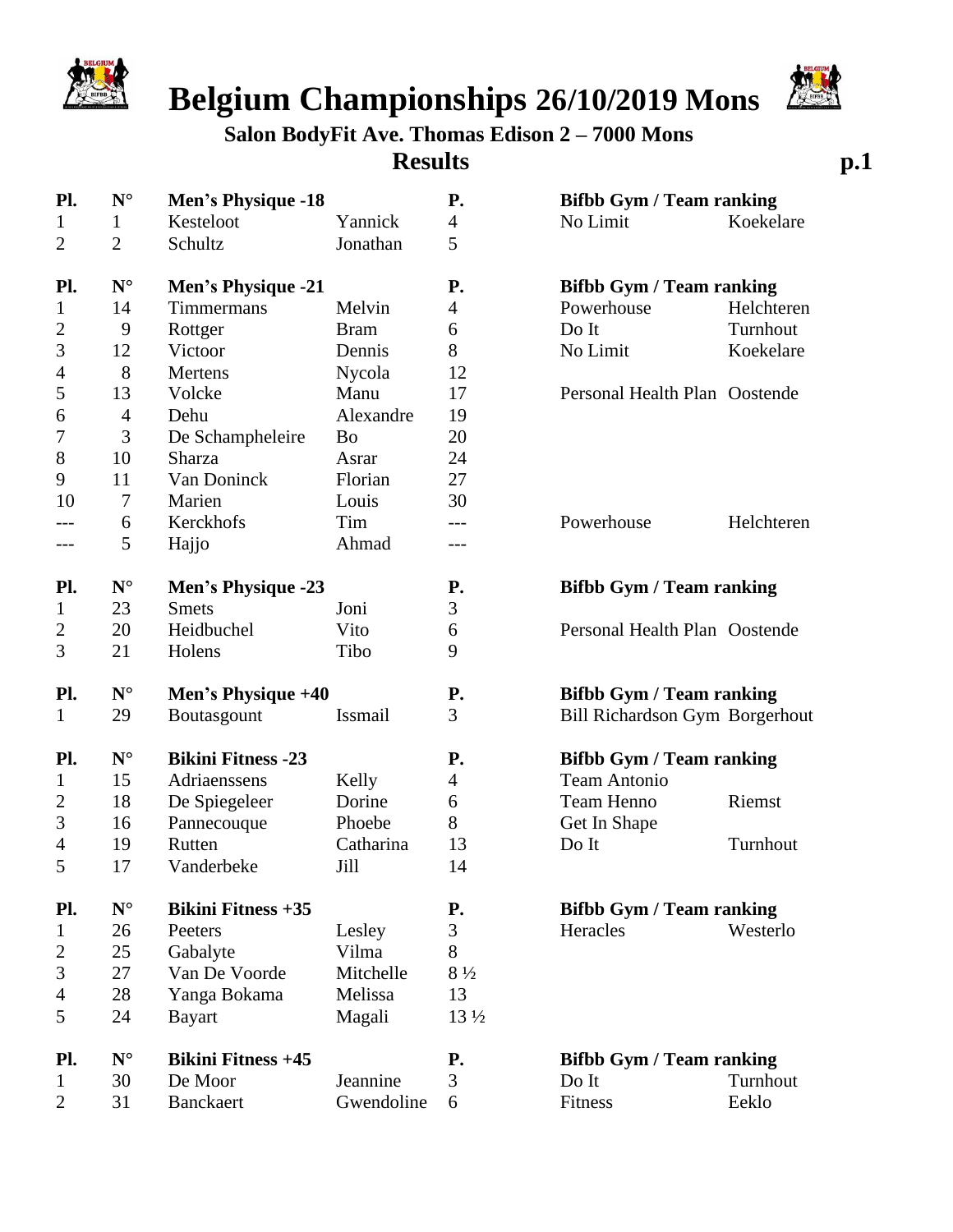

# **Belgium Championships 26/10/2019 Mons**

**Results p.2**

| Pl.                      | $N^{\circ}$       | Men's Physique -173        |               | <b>P.</b>       | <b>Bifbb Gym / Team ranking</b>       |            |
|--------------------------|-------------------|----------------------------|---------------|-----------------|---------------------------------------|------------|
| $\mathbf{1}$             | 38                | Eliziario Da Silva         | Oziel         | 3               |                                       |            |
| $\mathbf{2}$             | 36                | Daelman                    | <b>B</b> jorn | 8               |                                       |            |
| 3                        | 34                | Dolaeghe                   | Sander        | 9               | No Limit                              | Koekelare  |
| $\overline{4}$           | 33                | Ali                        | Samir         | 11              |                                       |            |
| $\mathfrak s$            | 32                | De Decker                  | Glenn         | 14              | Fitness                               | Eeklo      |
| 6                        | 35                | Goethals                   | Enzo          | 18              |                                       |            |
| Pl.                      | $N^{\circ}$       | Men's Physique -176        |               | P.              | <b>Bifbb Gym / Team ranking</b>       |            |
| $\mathbf{1}$             | 49                | Promise                    | Owa           | 3               | Do It                                 | Turnhout   |
| $\overline{c}$           | 39                | Gomes                      | Gabriel       | 6               |                                       |            |
| 3                        | 23                | <b>Smets</b>               | Joni          | 9               |                                       |            |
| $\overline{4}$           | 44                | Rios                       | Ivan          | 12              | No Limit                              | Koekelare  |
| 5                        | 45                | Vande Capelle              | Sem           | 15              |                                       |            |
| 6                        | 37                | Degrande                   | Jonas         | 18              | Personal Health Plan Oostende         |            |
| $\boldsymbol{7}$         | 46                | Claus                      | Thibaut       | 22              | Personal Health Plan Oostende         |            |
| $8\,$                    | $\overline{2}$    | Schultz                    | Jonathan      | $22\frac{1}{2}$ |                                       |            |
| 9                        | 73                | Lambert                    | Kevin         | 27              |                                       |            |
| 10                       | 47                | Capizzi                    | Leandro       | 30              |                                       |            |
| Pl.                      | ${\bf N}^{\circ}$ | <b>Men's Physique -179</b> |               | P.              | <b>Bifbb Gym / Team ranking</b>       |            |
| $\mathbf{1}$             | 12                | Victoor                    | Dennis        | $\overline{4}$  | No Limit                              | Koekelare  |
| $\mathbf{2}$             | 58                | Van De Velde               | Teddy         | 5               |                                       |            |
| 3                        | 56                | D'Haenen                   | Kenny         | 9               | No Limit                              | Koekelare  |
| $\overline{\mathcal{A}}$ | 8                 | Mertens                    | Nycola        | 12              |                                       |            |
| 5                        | 13                | Volcke                     | Manu          | 15              | Personal Health Plan Oostende         |            |
| 6                        | 48                | Pieters                    | Olivier       | 19              | Fitness                               | Eeklo      |
| 7                        | 57                | Knefaty                    | Ayham         | $19\frac{1}{2}$ | Bill Richardson Gym Borgerhout        |            |
| $8\,$                    | 55                | Kong                       | Lingxi        | 26              | Team Henno                            | Riemst     |
| 9                        | 61                | Hendricx                   | Gino          | $26\frac{1}{2}$ | <b>American Wellness</b>              | Merksem    |
| 10                       | 54                | Hennaut                    | Cedric        | 30              |                                       |            |
| Pl.                      | $N^{\circ}$       | Men's Physique +179        |               | P.              | <b>Bifbb Gym / Team ranking</b>       |            |
| $\mathbf{1}$             | 14                | Timmermans                 | Melvin        | $\mathfrak{Z}$  | Powerhouse                            | Helchteren |
| $\mathbf{2}$             | 9                 | Rottger                    | <b>Bram</b>   | 8               | Do It                                 | Turnhout   |
| $\mathfrak{Z}$           | 64                | Vanderhaeghen              | Davy          | 9               | No Limit                              | Koekelare  |
| $\overline{\mathcal{A}}$ | 63                | TruongDuy                  | Do            | 13              | Team Henno                            | Riemst     |
| 5                        | 62                | <b>Stevens</b>             | Stijn         | 15              | Personal Health Plan Oostende         |            |
| 6                        | 66                | Denswil                    | Claudio       | 17              | <b>American Wellness</b>              | Merksem    |
| $\overline{7}$           | 29                | Boutasgount                | Issmail       | 22              | <b>Bill Richardson Gym Borgerhout</b> |            |
| 8                        | $\mathfrak{Z}$    | De Schampeleire            | <b>Bo</b>     | 25              |                                       |            |
| 9                        | 11                | Van Doninck                | Florian       | $25\frac{1}{2}$ |                                       |            |
| 10                       | 20                | Heidbuchel                 | Vito          | 30              | Personal Health Plan Oostende         |            |
| ---                      | 65                | <b>Breugelmans</b>         | Randy         |                 |                                       |            |
| $---$                    | 6                 | Kerckhofs                  | Tim           | ---             | Powerhouse                            | Helchteren |

| No Limit                                                                                                                                                                                | Koekelare                                     |
|-----------------------------------------------------------------------------------------------------------------------------------------------------------------------------------------|-----------------------------------------------|
| Fitness                                                                                                                                                                                 | Eeklo                                         |
| <b>Bifbb Gym / Team ranking</b><br>Do It                                                                                                                                                | Turnhout                                      |
| No Limit                                                                                                                                                                                | Koekelare                                     |
| Personal Health Plan Oostende<br>Personal Health Plan Oostende                                                                                                                          |                                               |
|                                                                                                                                                                                         |                                               |
| <b>Bifbb Gym / Team ranking</b><br>No Limit                                                                                                                                             | Koekelare                                     |
| No Limit                                                                                                                                                                                | Koekelare                                     |
| Personal Health Plan Oostende<br>Fitness<br><b>Bill Richardson Gym Borgerhout</b><br><b>Team Henno</b><br>American Wellness Merksem                                                     | Eeklo<br>Riemst                               |
| <b>Bifbb Gym / Team ranking</b><br>Powerhouse<br>Do It<br>No Limit<br>Team Henno<br>Personal Health Plan Oostende<br>American Wellness Merksem<br><b>Bill Richardson Gym Borgerhout</b> | Helchteren<br>Turnhout<br>Koekelare<br>Riemst |

**Men's Physique Overall Eliziario Da Silva Oziel**

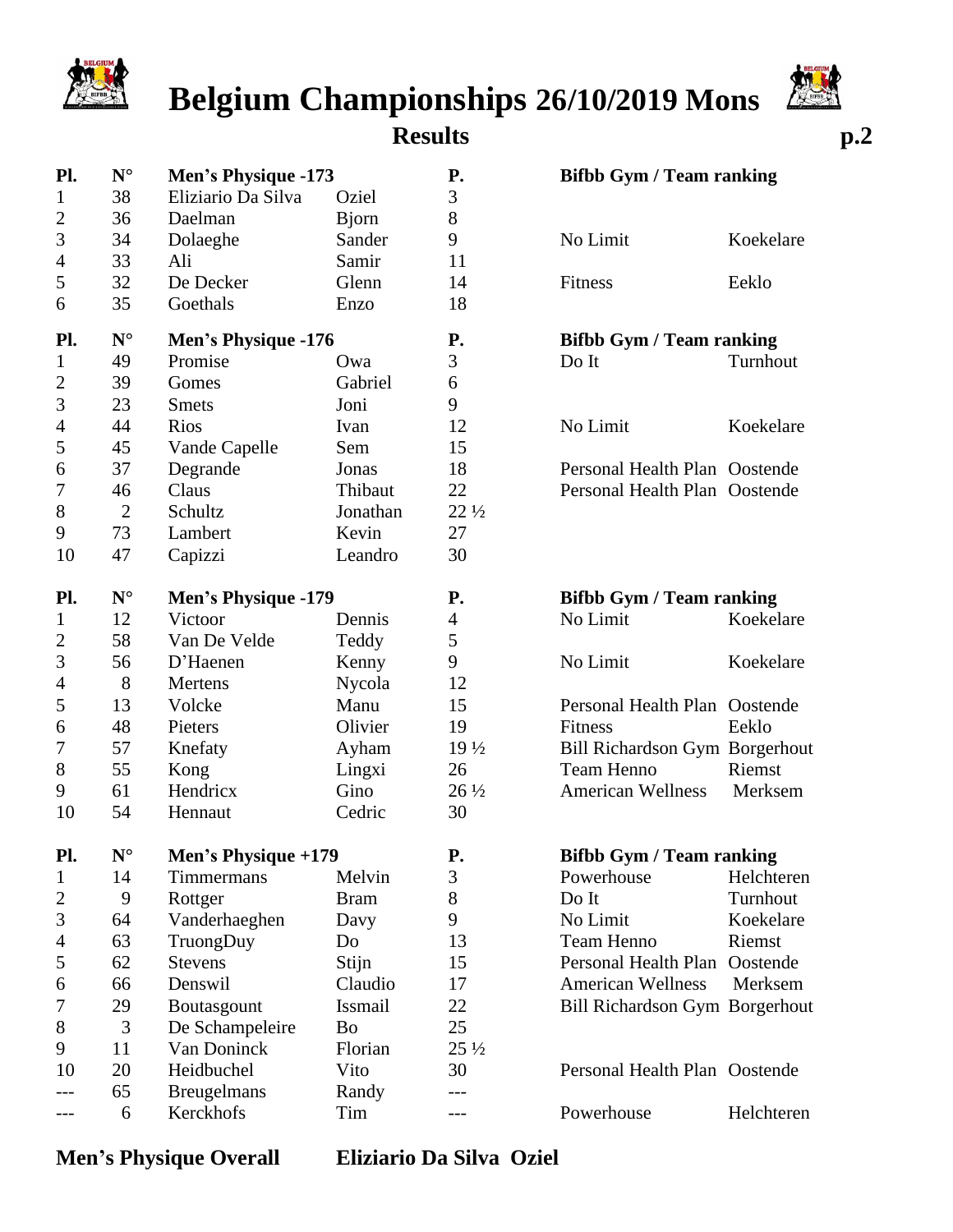

# **Belgium Championships 26/10/2019 Mons**



**Results p.3**

| Pl.            | ${\bf N}^{\circ}$  | <b>Bikini Fitness -163</b>    |                  | P.               | <b>Bifbb Gym / Team ranking</b>       |               |
|----------------|--------------------|-------------------------------|------------------|------------------|---------------------------------------|---------------|
| $\mathbf{1}$   | 42                 | Van Looy                      | Kelly            | 3                |                                       |               |
| $\overline{2}$ | 15                 | Adriaenssens                  | Kelly            | 6                | <b>Team Antonio</b>                   |               |
| 3              | 16                 | Pannecouque                   | Phoebe           | 10               | Get In Shape                          |               |
| $\overline{4}$ | 40                 | Decalut                       | Ashley           | 11               | <b>Gym Mansion</b>                    | <b>Bertem</b> |
| 5              | 43                 | Vanhoolandt                   | Lynn             | 15               |                                       |               |
| 6              | 17                 | Vanderbeke                    | Jill             | 18               |                                       |               |
| Pl.            | $\mathbf{N}^\circ$ | <b>Bikini Fitness -165</b>    |                  | <b>P.</b>        | <b>Bifbb Gym / Team ranking</b>       |               |
| $\mathbf{1}$   | 51                 | <b>Bakkers</b>                | Lore             | 3                | <b>American Wellness</b>              | Merksem       |
| $\overline{2}$ | 41                 | Daniels                       | Myoko            | 6                | Team Henno                            | Riemst        |
| 3              | 26                 | Peeters                       | Lesley           | 9                | Heracles                              | Westerlo      |
| $\overline{4}$ | 19                 | Rutten                        | Catharina        | 13               | Do It                                 | Turnhout      |
| 5              | 53                 | Van Alphen                    | Valerie          | 14               | Team Henno                            | Riemst        |
| 6              | 52                 | Himpe                         | Emelie           | 18               |                                       |               |
| Pl.            | ${\bf N}^{\circ}$  | <b>Bikini Fitness +165</b>    |                  | P.               | <b>Bifbb Gym / Team ranking</b>       |               |
| $\mathbf{1}$   | 59                 | Mashikhina                    | Alina            | 3                | Personal Health Plan Oostende         |               |
| $\overline{2}$ | 18                 | De Spiegeleer                 | Dorine           | 6                | Team Henno                            | Riemst        |
| 3              | 60                 | <b>Janssens</b>               | Paulien          | 9                | Team Henno                            | Riemst        |
|                |                    | <b>Bikini Fitness Overall</b> | Mashikhina Alina |                  | Personal Health Plan Oostende         |               |
| Pl.            | $\mathbf{N}^\circ$ | <b>Wellness Fitness</b>       |                  | P.               | <b>Bifbb Gym / Team ranking</b>       |               |
| $\mathbf 1$    | 70                 | De Cock                       | Marjelle         | 3                | Team Henno                            | Riemst        |
| $\overline{2}$ | 71                 | De Smet                       | Mania            | 6                | Fitness                               | Eeklo         |
| 3              | 69                 | <b>Biris</b>                  | Ingrid           | 9                | <b>Team Jennifer Teuwen</b>           |               |
| $\overline{4}$ | 72                 | Pagliaria                     | Sabrina          | 12               | <b>Gym Mansion</b>                    | <b>Bertem</b> |
| Pl.            | $\mathbf{N}^\circ$ | <b>Muscular Physique</b>      |                  | P.               | <b>Bifbb Gym / Team ranking</b>       |               |
| $\mathbf{1}$   | 75                 | Eze                           | <b>Bright</b>    | 3                | Personal Health Plan Oostende         |               |
| $\overline{c}$ | 74                 | Ayoud                         | Izadi            | $\boldsymbol{7}$ |                                       |               |
| 3              | 67                 | <b>Berckmans</b>              | Joeri            | $8\,$            |                                       |               |
| $\overline{4}$ | 68                 | Yachou                        | Faysal           | 12               | <b>Bill Richardson Gym Borgerhout</b> |               |

**Organized by: BIFBB Co Organizers Do It Turnhout, Heracles Westerlo & Salon BodyFit Mons** Mc & Head Judge: André Wouters Statistician: Laure Verbeke Judges: Siggi Segers, Fabi Antoine, Ratchy Sornbutr, Patrick Alleman, Ronny Vermeulen, Jos Desmet, Suzy Van Overloop, Johnny Boons & Guy Kridel Luxembourg Stage Coordinators: Sammia Dergent & Ali Bilal Backstage: Thomas Thys, Victor Nastase, Michelle De Westelinck & Maxime Maurissen BIFBB Press: Amir Ahmadi ABC Creative House, Rudy Versmessen, Jo Lammens & Fit IntoThe Frame

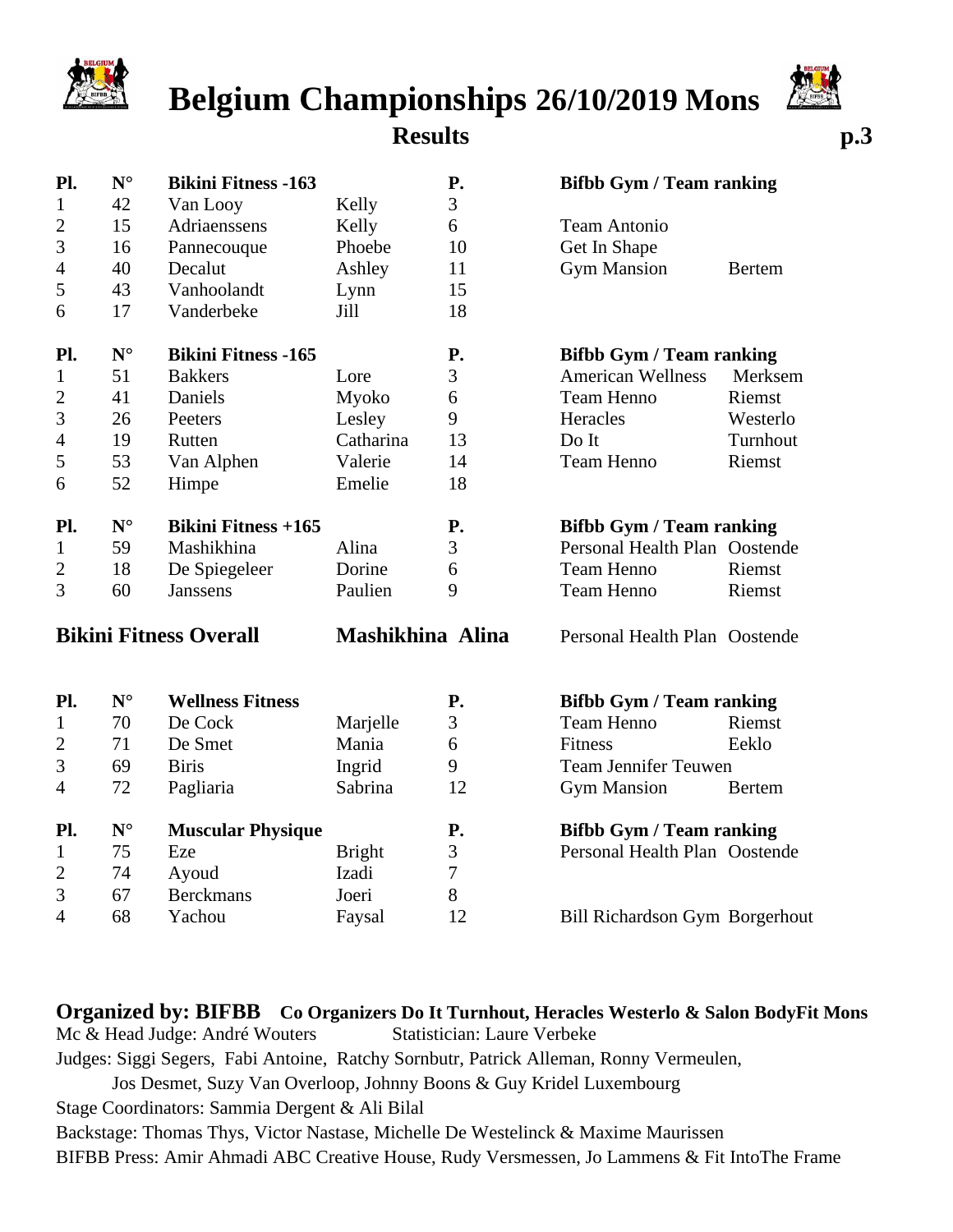



## **Results Bifbb Gyms / Teams**

| 1 Personal Health Plan  | Oostende          | 99 |
|-------------------------|-------------------|----|
| 2 Team Henno            | Riemst            | 94 |
| 3 No Limit              | Koekelaere        | 78 |
| 4 Do It                 | Turnhout          | 76 |
| 5 Powerhouse            | Helchteren        | 42 |
| 6 Team Antonio          |                   | 35 |
| 7 Fitness               | Eeklo             | 33 |
| 8 Heracles              | Westerlo          | 30 |
| 9 American Wellness     | Merksem           | 29 |
| 10 Bill Richardson      | <b>Borgerhout</b> | 23 |
| 11 Get In Shape         |                   | 20 |
| 12 Gym Mansion          | <b>Bertem</b>     | 16 |
| 13 Team Jennifer Teuwen | <b>Brussels</b>   | 10 |

### **Upcomming 2020:**

17/11/2019 Beach Classics *Event Centrum Staf Versluys Bredene*

24/05/2020 Brussels Muscles III *Passage 44 Brussel D & C (non top 5) level - C (top 5) & B level* 13/06/2020 Diamond Cup Luxembourg *Casino Mondorf Luxembourg A Level* 14/06/2020 Siggi's New Faces Classic *Casino Mondorf Luxembourg D & C level non top 5* 14/06/2020 Siggi's Open Contest *Casino Mondorf Luxembourg C top 5 & B level*

**Bifbb Sponsors:** Nutritech – House of Nutrition – Panatta Cirqels Roeselare – ABC Creative House - BodyFit Salon Mons - Beach Classics - My Nutrisupply - American Wellness Merksem - B&C Richardson Gym Borgerhout – Coco Vite Bolero – Brussels Muscles – Columbus Group - Do It Fitness Turnhout - Fire Gym Jette - Fitness Center Eeklo – FitFashion – Get In Shape - Gym 11 Hemiksem - Gym Mansion Bertem - Halterclub Zaventem – Jennifer Teuwen Bifbb Team Heracles Fitness/Bowling Westerlo - Jacky's Gym Evergem – La Marca – Muskle – My Webcompany – No Limit Koekelare – Pegasus Insurance - ProTan Benelux – Personal Health Plan - Powerhouse Helchteren – Robby's Total Body Deurne – Snfc Events – Smilezz – Rudy Versmessen – Team Antonio - Team Henno Riemst – Vps Fitness Equipment Merchtem - Warlet Gym Jalhay - 2Damax Brussels – Wellness Nutrition Doornik - Xtreme Training Center Brussels - Fit IntoThe Frame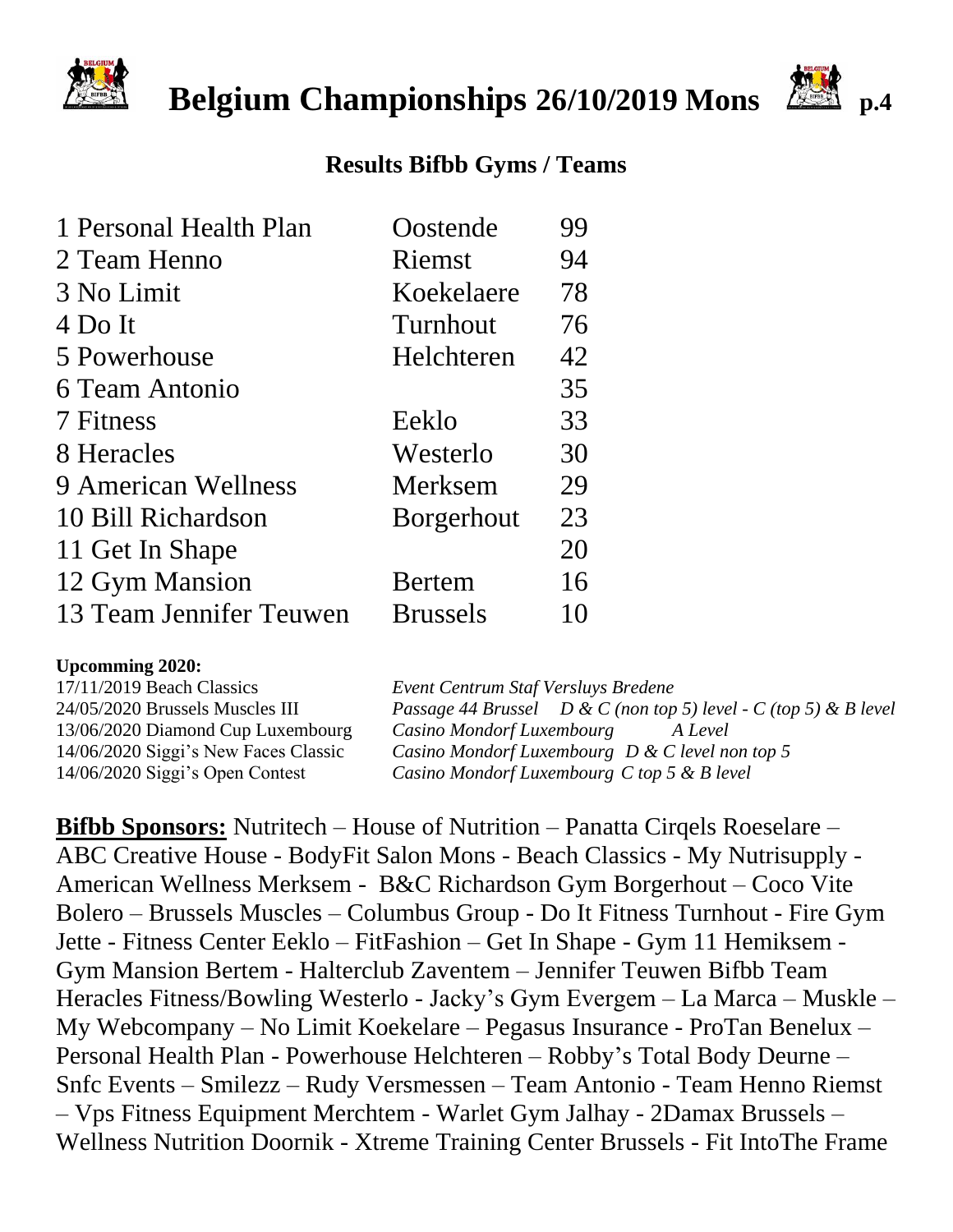

# **Belgium Championships 27/10/2019 Mons**



## **Salon BodyFit Ave. Thomas Edison 2 – 7000 Mons**

**Results p.1**

| Pl.<br>1                 | $\mathbf{N}^{\circ}$<br>$\mathbf{1}$ | <b>Bodybuilding -21</b><br>Debal | Alessio        | <b>P.</b><br>3 | <b>Bifbb Gym / Team ranking</b><br>No Limit | Koekelare |
|--------------------------|--------------------------------------|----------------------------------|----------------|----------------|---------------------------------------------|-----------|
| Pl.                      | $N^{\circ}$                          | <b>Bodybuilding -23</b>          |                | <b>P.</b>      | <b>Bifbb Gym / Team ranking</b>             |           |
| $\mathbf{1}$             | $\overline{4}$                       | Peter                            | Joseph         | 3              | Personal Health Plan Oostende               |           |
| $\overline{\mathbf{c}}$  | $\mathfrak{Z}$                       | <b>Janssens</b>                  | Jochen         | 6              | Team Henno                                  | Riemst    |
| 3                        | 5                                    | Poels                            | Thorsten       | 10             | Team Henno                                  | Riemst    |
| 4                        | 6                                    | Shokhi                           | Aria           | 11             |                                             |           |
| 5                        | 28                                   | <b>Taets</b>                     | Kevin          | 15             |                                             |           |
| Pl.                      | $N^{\circ}$                          | Bodybuilding $+40$               |                | <b>P.</b>      | <b>Bifbb Gym / Team ranking</b>             |           |
| 1                        | 95                                   | Florus                           | Johan          | 3              |                                             |           |
| $\overline{c}$           | 11                                   | <b>Bontinck</b>                  | <b>Steve</b>   | 6              |                                             |           |
| 3                        | 10                                   | <b>Sterckx</b>                   | Wim            | 9              |                                             |           |
| $\overline{\mathcal{A}}$ | 9                                    | Lagraviere                       | David          | 12             | Do It                                       | Turnhout  |
| 5                        | 12                                   | Ajhir                            | Abdelouahed    | 16             |                                             |           |
| 6                        | 13                                   | Mohamadi                         | Hassan         | 17             | Halterclub                                  | Zaventem  |
| Pl.                      | $N^{\circ}$                          | Bodybuilding $+50$               |                | <b>P.</b>      | <b>Bifbb Gym / Team ranking</b>             |           |
| $\mathbf{1}$             | 12                                   | Ajhir                            | Abdelouahed    | 3              |                                             |           |
| Pl.                      | $N^{\circ}$                          | Bodybuilding +60                 |                | <b>P.</b>      | <b>Bifbb Gym / Team ranking</b>             |           |
| $\mathbf{1}$             | 13                                   | Mohamadi                         | Hassan         | 3              | Halterclub                                  | Zaventem  |
| Pl.                      | $\mathbf{N}^{\circ}$                 | <b>Bodybuilding -70</b>          |                | <b>P.</b>      | <b>Bifbb Gym / Team ranking</b>             |           |
| $\mathbf{1}$             | 38                                   | Benamaouche                      | Malek          | 3              |                                             |           |
| $\overline{c}$           | 26                                   | Knockaert                        | Kevin          | 6              | Personal Health Plan Oostende               |           |
| 3                        | 21                                   | Bouanser                         | Embarek        | 9              |                                             |           |
| 4                        | 28                                   | Taets                            | Kevin          | 12             |                                             |           |
| 5                        | 13                                   | Mohamadi                         | Hassan         | 15             | Halterclub                                  | Zaventem  |
| Pl.                      | $\mathbf{N}^{\circ}$                 | <b>Bodybuilding -80</b>          |                | <b>P.</b>      | <b>Bifbb Gym / Team ranking</b>             |           |
| $\mathbf{1}$             | 29                                   | Loppe                            | Gautier        | 3              |                                             |           |
| $\overline{\mathbf{c}}$  | 97                                   | Sahl                             | Karim          | 6              |                                             |           |
| 3                        | $\mathbf{1}$                         | Debal                            | Alessio        | 9              | No Limit                                    | Koekelare |
| 4                        | 12                                   | Ajhir                            | Abdelouahed    | 12             |                                             |           |
| Pl.                      | $\mathbf{N}^{\circ}$                 | Bodybuilding $+80$               |                | <b>P.</b>      | <b>Bifbb Gym / Team ranking</b>             |           |
| $\mathbf{1}$             | $\overline{4}$                       | Peter                            | Joseph         | 3              | Personal Health Plan Oostende               |           |
| $\overline{c}$           | 33                                   | Louis                            | Raphael        | 6              |                                             |           |
| 3                        | 95                                   | Florus                           | Johan          | 9              |                                             |           |
| $\overline{\mathcal{A}}$ | 11                                   | <b>Bontinck</b>                  | <b>Steve</b>   | 13             |                                             |           |
| 5                        | 3                                    | <b>Janssens</b>                  | Jochen         | 14             | Team Henno                                  | Riemst    |
|                          | Bodybuilding                         | <b>Overall</b>                   | "Peter Joseph" |                | Personal Health Plan Oostende               |           |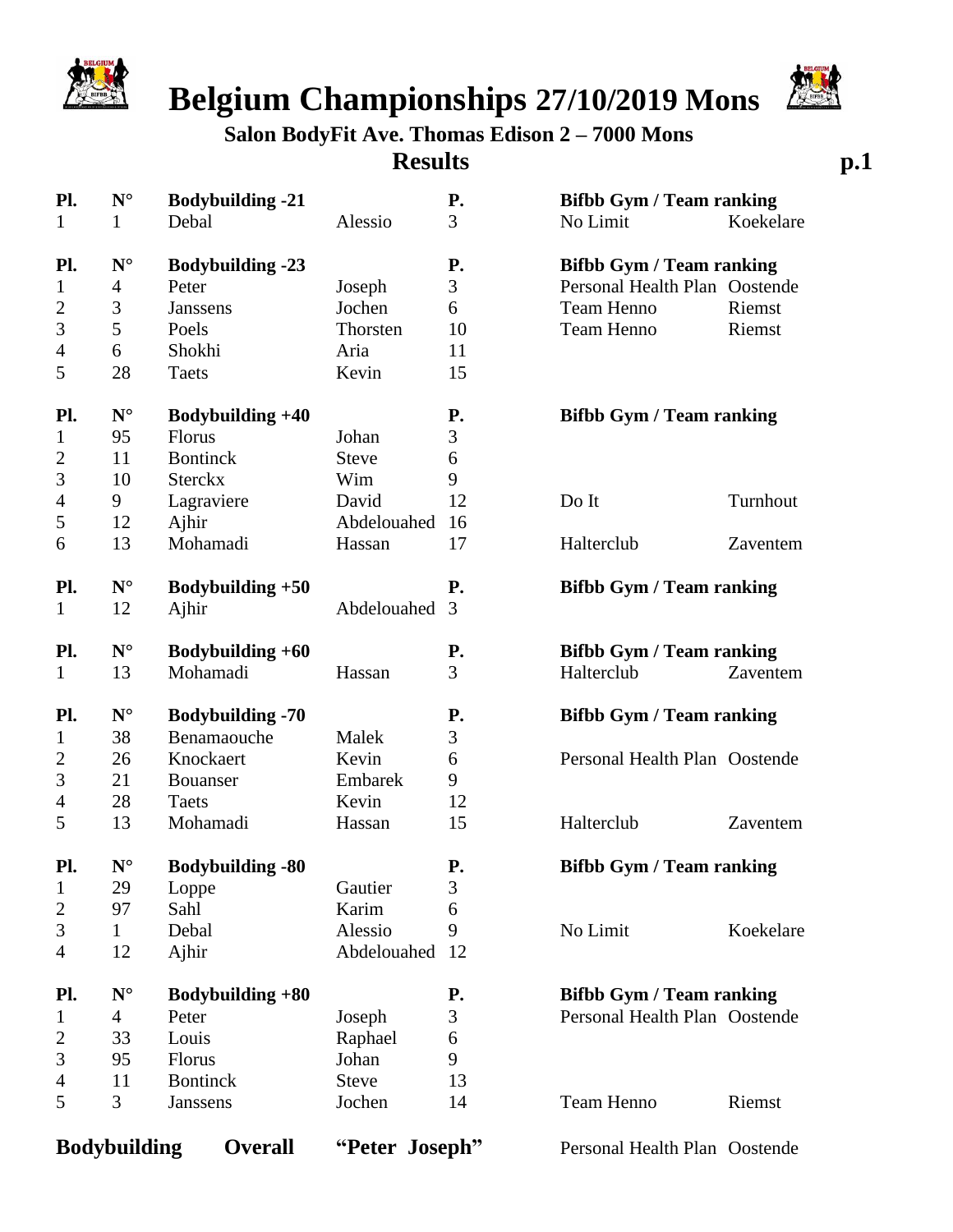

## **Belgium Championships 27/10/2019 Mons**



## **Salon BodyFit Ave. Thomas Edison 2 – 7000 Mons**

**Results p.2**

| $N^{\circ}$        | Bodyfitness $+35$ |                                                    | P.                                                                                                   |                                             |                                                                                                                                                                     |
|--------------------|-------------------|----------------------------------------------------|------------------------------------------------------------------------------------------------------|---------------------------------------------|---------------------------------------------------------------------------------------------------------------------------------------------------------------------|
| 17                 | De Meulenaere     | Ann                                                | 5                                                                                                    |                                             |                                                                                                                                                                     |
| 16                 | Cuypers           | Sophie                                             | 6                                                                                                    |                                             |                                                                                                                                                                     |
| 20                 | Usala             | Kim                                                | 8                                                                                                    | Team Henno                                  | Riemst                                                                                                                                                              |
| 18                 | Ferreira Da Silva | Christina                                          | 12                                                                                                   | <b>Bill Richardson</b>                      | Borgerhout                                                                                                                                                          |
|                    |                   |                                                    |                                                                                                      |                                             |                                                                                                                                                                     |
| 49                 | Delatte           | Karine                                             | 3                                                                                                    |                                             |                                                                                                                                                                     |
| 16                 |                   |                                                    | 8                                                                                                    |                                             |                                                                                                                                                                     |
| 48                 | Maes              |                                                    | 9                                                                                                    |                                             |                                                                                                                                                                     |
| 20                 | Usala             | Kim                                                | 10                                                                                                   | Team Henno                                  | Riemst                                                                                                                                                              |
|                    | <b>Overall</b>    |                                                    |                                                                                                      |                                             |                                                                                                                                                                     |
| $N^{\circ}$        |                   |                                                    | <b>P.</b>                                                                                            |                                             |                                                                                                                                                                     |
| 53                 | Vandevelde        | <b>B</b> jarne                                     | 3                                                                                                    | Team Henno                                  | Riemst                                                                                                                                                              |
| 52                 | Ahmedi            | Ricardo                                            | 6                                                                                                    |                                             | <b>Brussels</b>                                                                                                                                                     |
| 68                 | <b>Bruggeman</b>  | <b>Brian</b>                                       | 9                                                                                                    | <b>American Wellness</b>                    | Merksem                                                                                                                                                             |
| $\mathbf{N}^\circ$ |                   |                                                    | P.                                                                                                   | <b>Bifbb Gym / Team ranking</b>             |                                                                                                                                                                     |
| 53                 | Vandevelde        | <b>B</b> jarne                                     | $\mathfrak{Z}$                                                                                       | <b>Team Henno</b>                           | Riemst                                                                                                                                                              |
| 56                 | Van Wesemael      | Jurgen                                             | $\tau$                                                                                               | Gym 11                                      | Hemiksem                                                                                                                                                            |
| 59                 | Ayubi             | Rostam                                             | 8                                                                                                    | <b>Bill Richardson</b>                      | Borgerhout                                                                                                                                                          |
| 63                 | Guerra-Ruiz       | Ingo                                               | 13                                                                                                   | Powerhouse                                  | Helchteren                                                                                                                                                          |
| 62                 | Adnan             | Zaid                                               | 14                                                                                                   |                                             |                                                                                                                                                                     |
| 55                 | Jurez             | Jerry                                              | 18                                                                                                   | Team Henno                                  | Riemst                                                                                                                                                              |
| ${\bf N}^{\circ}$  |                   |                                                    | P.                                                                                                   |                                             |                                                                                                                                                                     |
| 56                 | Van Wesemael      | Jurgen                                             | 3                                                                                                    | Gym 11                                      | Hemiksem                                                                                                                                                            |
| 55                 | Jurez             | Jerry                                              | 6                                                                                                    | <b>Team Henno</b>                           | Riemst                                                                                                                                                              |
|                    | $N^{\circ}$       | Bodyfitness $+35$<br>Cuypers<br><b>Bodyfitness</b> | Sophie<br><b>Classic Physique -23</b><br><b>Classic Physique Open</b><br><b>Classic Physique +40</b> | <b>P.</b><br>Allehandra<br>"Delatte Karine" | <b>Bifbb Gym / Team ranking</b><br><b>Bifbb Gym / Team ranking</b><br><b>Bifbb Gym / Team ranking</b><br><b>Extreme Training</b><br><b>Bifbb Gym / Team ranking</b> |

**Classic Physique Overall "Vandevelde Bjarne"** Team Henno Riemst

**Organized by: BIFBB Co Organizers Do It Turnhout, Heracles Westerlo & Salon BodyFit Mons** Mc & Head Judge: André Wouters Statistician: Laure Verbeke Judges: Siggi Segers, Fabi Antoine, Ratchy Sornbutr, Patrick Alleman, Ronny Vermeulen, Jos Desmet & Guy Kridel Luxembourg Stage Coordinators: Sammia Dergent & Thomas Demeyer Backstage: Thomas Thys, Victor Nastase, Michelle De Westelinck & Maxime Maurissen BIFBB Press: Amir Ahmadi ABC Creative House, Rudy Versmessen, Jo Lammens & Fit IntoThe Frame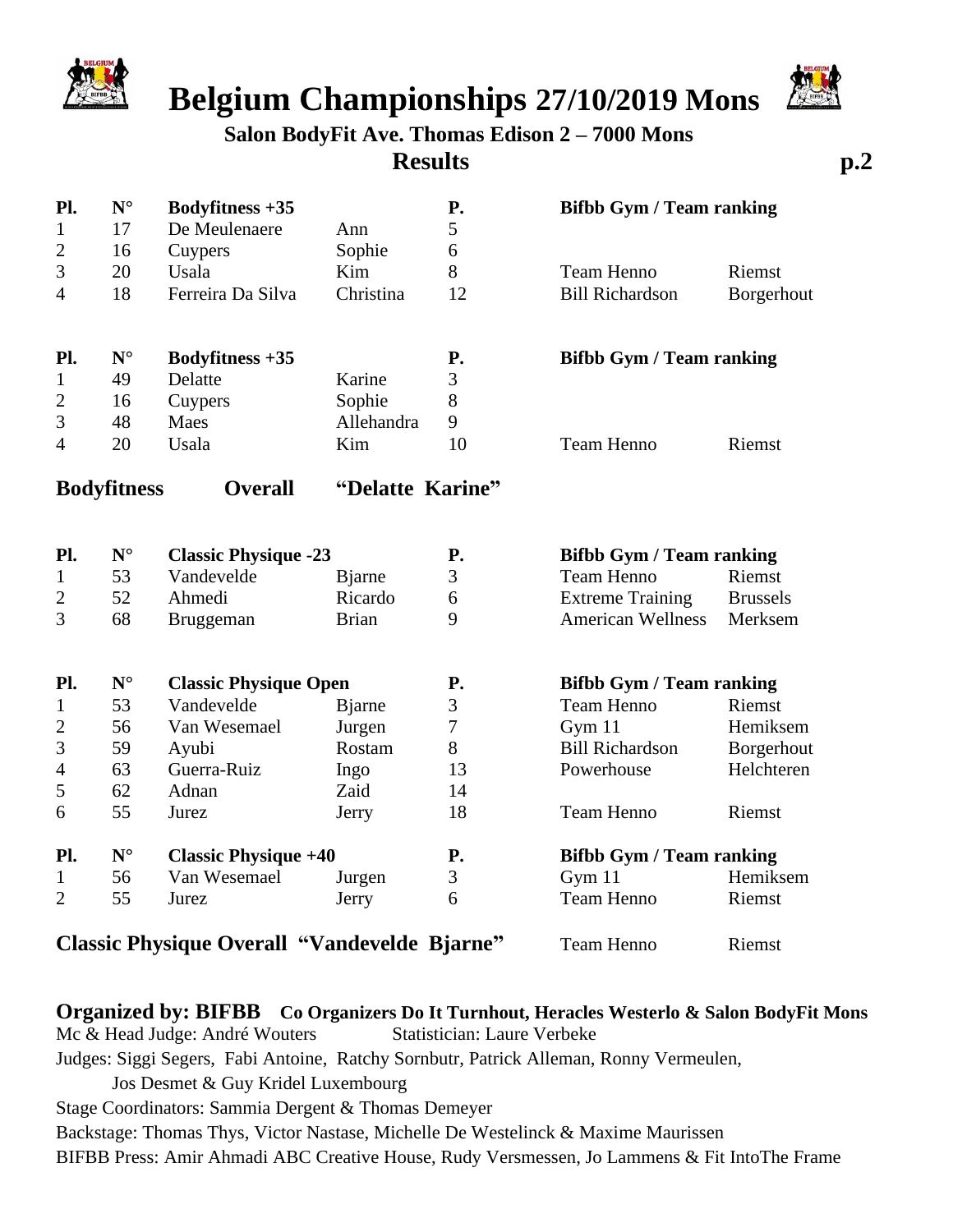

# **Belgium Championships 27/10/2019 Mons**



**Results p.3**

| Pl. | $N^{\circ}$ | <b>Classic Bodybuilding -178</b> |                 | <b>P.</b>      | <b>Bifbb Gym / Team ranking</b> |         |
|-----|-------------|----------------------------------|-----------------|----------------|---------------------------------|---------|
| 1   | 42          | <b>Danneels</b>                  | David           | 3              | Team Henno                      | Riemst  |
| 2   | 27          | El Berichi                       | <b>Brahim</b>   | 6              |                                 |         |
| 3   | 5           | Poels                            | <b>Thorsten</b> | 9              | Team Henno                      | Riemst  |
| 4   | 43          | <b>Trussart</b>                  | Ludovik         | 12             |                                 |         |
| 5   | 39          | Delsaut                          | Donavan         | 15             |                                 |         |
| Pl. | $N^{\circ}$ | <b>Classic Bodybuilding -178</b> |                 | <b>P.</b>      | <b>Bifbb Gym / Team ranking</b> |         |
|     | 44          | Van Der Bruggen                  | Robin           | $\overline{4}$ | Jacky's Gym                     | Evergem |
| 2   | 10          | <b>Sterckx</b>                   | Wim             | 5              |                                 |         |
| 3   | 46          | Laribi                           | Sami            | 9              |                                 |         |
| 4   | 45          | Impens                           | Mario           | 12             |                                 |         |

**Classic Bodybuilding Overall "Danneels David"** Team Henno Riemst

## **Results Bifbb Gyms / Teams Belgium Championships 27/10/2019**

| 1 Team Henno              | Riemst            | 149 |
|---------------------------|-------------------|-----|
| 2 Personal Health Plan    | Oostende          | 75  |
| 3 Gym 11                  | Hemiksem          | 25  |
| 4 Jacky's Gym             | Evergem           | 20  |
| 5 Halterclub              | Zaventem          | 18  |
| 6 Bill Richardson         | <b>Borgerhout</b> | 17  |
| 7 No Limit                | Koekelaere        | 15  |
| 8 Extreme Training Center | <b>Brussels</b>   | 10  |
| 9 Do It                   | Turnhout          | 8   |
| 9 Powerhouse              | Helchteren        | 8   |
| 11 American Wellness      | Merksem           | 5   |
|                           |                   |     |

**Organized by: BIFBB Co Organizers Do It Turnhout, Heracles Westerlo & Salon BodyFit Mons** Mc & Head Judge: André Wouters Statistician: Laure Verbeke Judges: Siggi Segers, Fabi Antoine, Ratchy Sornbutr, Patrick Alleman, Ronny Vermeulen, Jos Desmet, Suzy Van Overloop, Johnny Boons & Guy Kridel Luxembourg Stage Coordinators: Sammia Dergent & Ali Bilal Backstage: Thomas Thys, Victor Nastase, Michelle De Westelinck & Maxime Maurissen BIFBB Press: Amir Ahmadi ABC Creative House, Rudy Versmessen, Jo Lammens & Fit IntoThe Frame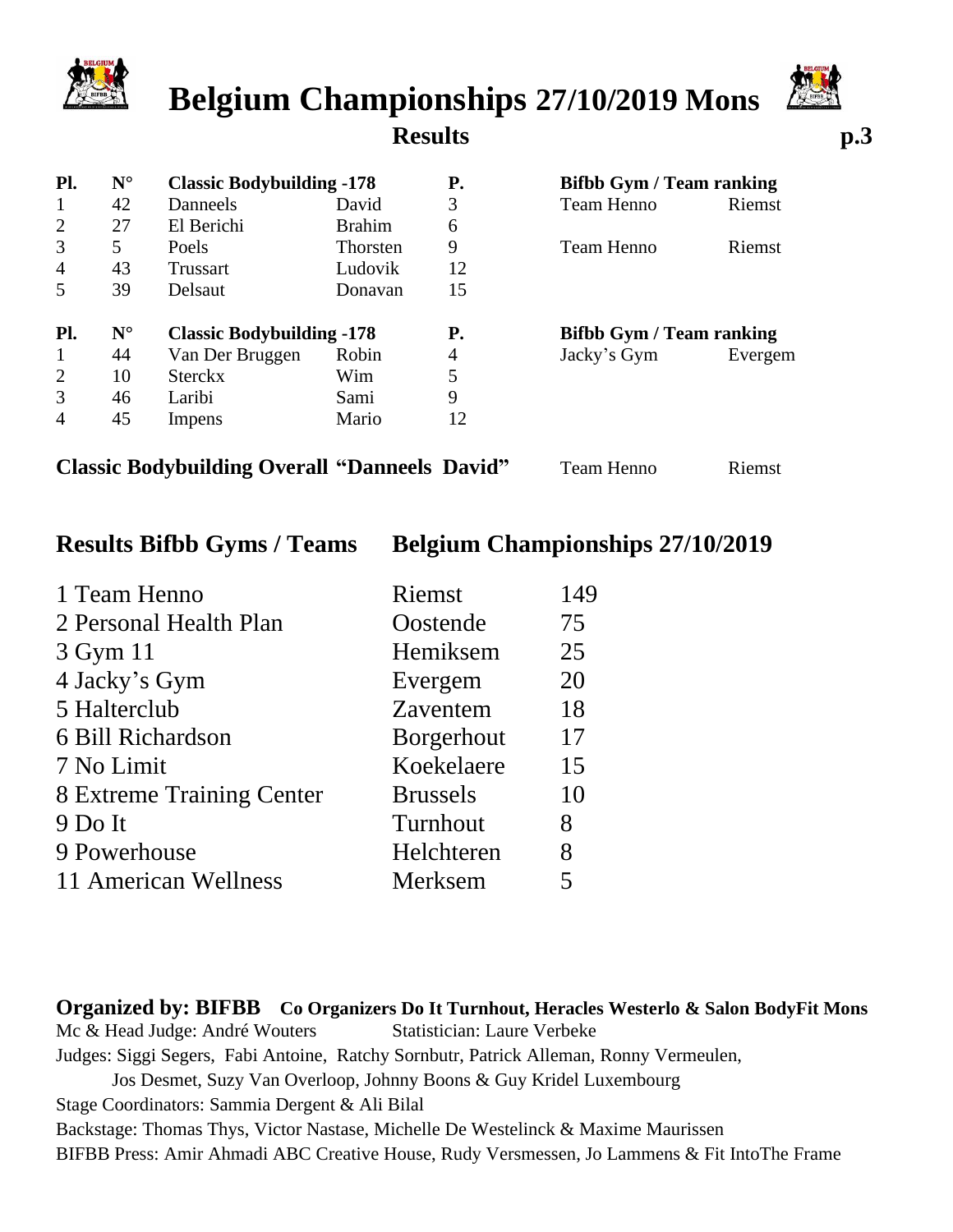# **Open Contest Salon BodyFit 27/10/2019 Mons**



**Salon BodyFit Ave. Thomas Edison 2 – 7000 Mons**

## **Results p.1**

| Pl.            | $N^{\circ}$          | <b>Men's Physique -23</b>           |               | P.               | <b>Bifbb Gym / Team ranking</b> |            |
|----------------|----------------------|-------------------------------------|---------------|------------------|---------------------------------|------------|
| 1              | 69                   | Volcke                              | Manu          | 3                | Personal Health Plan Oostende   |            |
| $\overline{2}$ | 67                   | Heidbuchel                          | Vito          | 6                | Personal Health Plan Oostende   |            |
| Pl.            | $\mathbf{N}^{\circ}$ |                                     |               | P.               |                                 |            |
| 1              | 96                   | <b>Men's Physique Open</b><br>Gomes | Gabriel       | 3                | <b>Bifbb Gym / Team ranking</b> |            |
| $\overline{2}$ | 73                   | <b>Stevens</b>                      | Stijn         | 6                | Personal Health Plan Oostende   |            |
| 3              | 67                   | Heidbuchel                          | Vito          | 9                | Personal Health Plan Oostende   |            |
| 4              | 72                   | Degrande                            | Jonas         | 13               | Personal Health Plan Oostende   |            |
| 5              | 75                   | Boutasgount                         | Issmail       | 14               | <b>Bill Richardson</b>          | Borgerhout |
| 6              | 79                   | Dias                                | Filipe        | 20               |                                 |            |
| 7              | 76                   | Qudaih                              | Fathi         | 21               |                                 |            |
| 8              | 71                   | Al Adhami                           | Mohammed      | 23               |                                 |            |
|                |                      |                                     |               |                  |                                 |            |
| Pl.            | $\mathbf{N}^{\circ}$ | <b>Bikini Fitness Open</b>          |               | <b>P.</b>        | <b>Bifbb Gym / Team ranking</b> |            |
| 1              | 81                   | Mashikhina                          | Alina         | 3                | Personal Health Plan Oostende   |            |
| $\overline{2}$ | 82                   | Van Bochove                         | Ruth          | $\boldsymbol{7}$ | <b>Ifbb</b> The Netherlands     |            |
| 3              | 83                   | Efimova                             | Natalya       | 8                | <b>Ifbb</b> The Netherlands     |            |
| Pl.            | $\mathbf{N}^\circ$   | <b>Muscular Physique Open</b>       |               | <b>P.</b>        | <b>Bifbb Gym / Team ranking</b> |            |
| $\mathbf{1}$   | 87                   | Eze                                 | <b>Bright</b> | 3                | <b>Personal Health Plan</b>     |            |
| $\overline{2}$ | 86                   | Quembas                             | Akim          | 7                | <b>Ifbb</b> France              |            |
| 3              | 89                   | <b>Berckmans</b>                    | Joeri         | 8                | Team Henno                      | Riemst     |
| 4              | 90                   | Gardoso                             | Helder        | 13               |                                 |            |
| 5              | 88                   | Yachou                              | Faysal        | 14               | <b>Bill Richardson</b>          | Borgerhout |
|                |                      |                                     |               |                  |                                 |            |
| Pl.            | $\mathbf{N}^\circ$   | <b>Wellness Fitness Open</b>        |               | <b>P.</b>        | <b>Bifbb Gym / Team ranking</b> |            |
| 1              | 91                   | De Cock                             | Marjelle      | $\mathfrak{Z}$   | <b>Team Henno</b>               | Riemst     |
| $\overline{2}$ | 84                   | De Smet                             | Mania         | 6                | <b>Fitness</b>                  | Eeklo      |

**Organized by: BIFBB Co Organizers Do It Turnhout, Heracles Westerlo & Salon BodyFit Mons** Mc & Head Judge: André Wouters Statistician: Laure Verbeke

Judges: Siggi Segers, Fabi Antoine, Ratchy Sornbutr, Patrick Alleman, Ronny Vermeulen,

Jos Desmet & Guy Kridel Luxembourg

Stage Coordinators: Sammia Dergent & Thomas Demeyer

Backstage: Thomas Thys, Victor Nastase, Michelle De Westelinck & Maxime Maurissen

BIFBB Press: Amir Ahmadi ABC Creative House, Rudy Versmessen, Jo Lammens & Fit IntoThe Frame